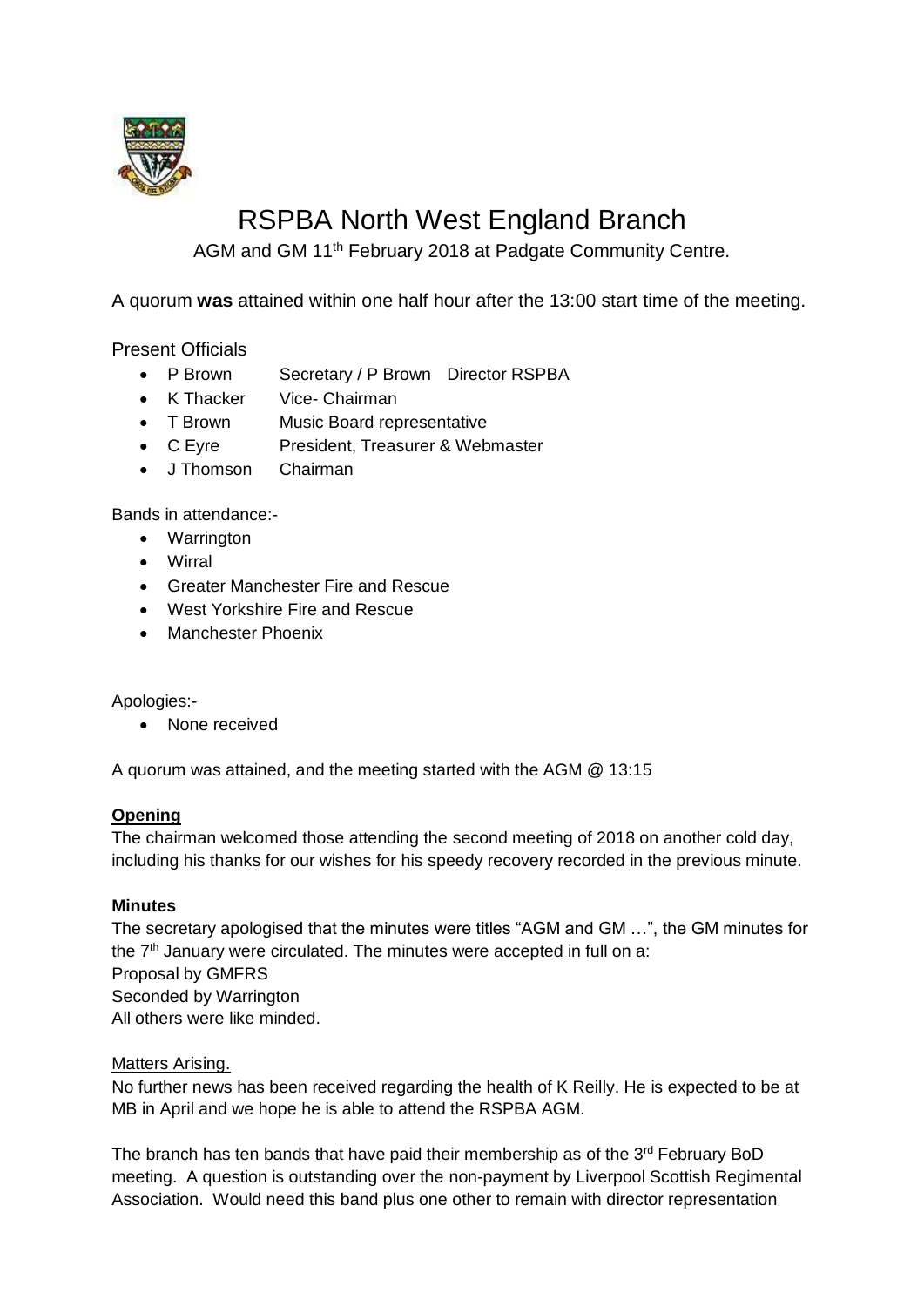when next comes around. Consider combining the branch with the Midlands branch to ensure a seat at the table based on the total number of bands.

## **Treasurers Report**

Flights have been booked for adjudicators attending the solo piping and mini band events. Medals have been purchased. Levies as well as entries for the solo piping are coming in.

The income / expenditure currently is in line with expectations and previous year's figures. Full report will be provided at the next meeting.

## **Directors Report**

Headquarters Building Insurance renewed, increase in premium not as large as expected considering the claim we made.

European Championship 2018 has been launched, web site and advertising. Outstanding bids for 2019 championships is still on going.

The grade 2 recordings on the RSPBA web site have been a hit.

Request to consider Grade 1 contest as part of the MOD, under RSPBA rules.

Indoor and Overseas adjudicator allocation draft circulated to BoD, along with the Version 1 of the 2018 outdoor allocations.

AIMS meeting dates are the Friday of the Belfast Championships with a follow up in worlds week. Agenda items / structure needs to be progressed.

The Music Board after being without a Convenor for some time, following some considered debate, Bruce Cargill was voted into office.

MB were concerned about proposals for format and registration changes coming forward that had not previously been passed through branches Music Board representatives.

The World Solo Drumming Proposals items 1 to 14 were accepted by the Board of Directors for implementation.

Grade 4 format, all bands are to be asked to complete a survey to identify what changes if any need to be made. The playing of 2/4 tunes from a prescribed list is only applicable at majors, as the local format is 2.5 to 4.5 minutes of march tempo.

The revised Complaints Procedure has been added to the website.

The RSPBA PVG documentation has been approved and is awaiting publication (to the web site).

The Standing Orders and Steering Committee considered all the proposals received on the 2<sup>nd</sup> February and presented the case for their inclusion / exclusion from the AGM order paper to the Board of Directors on the 3<sup>rd</sup> Feb. The board agreed to put the following changes before the membership:-

**OR1 - 2018: Confer / Comment on a Performance.**

**OR2 - 2018: Pipe Band College**

**OR3 - 2018: MB Piping and drumming representatives.**

**OR4 - 2018:** *RSPBA Articles of Association – Increase the number of Directors* 

**MR1 - 2018: PROPOSED BY MCNEILLSTOWN PIPE BAND - QUALIFYING PERIOD**

**MR2 - 2018: PROPOSED BY MCDONALD MEMORIAL PIPE BAND - G4 DUAL REGISTERED LEADING DRUMMER.**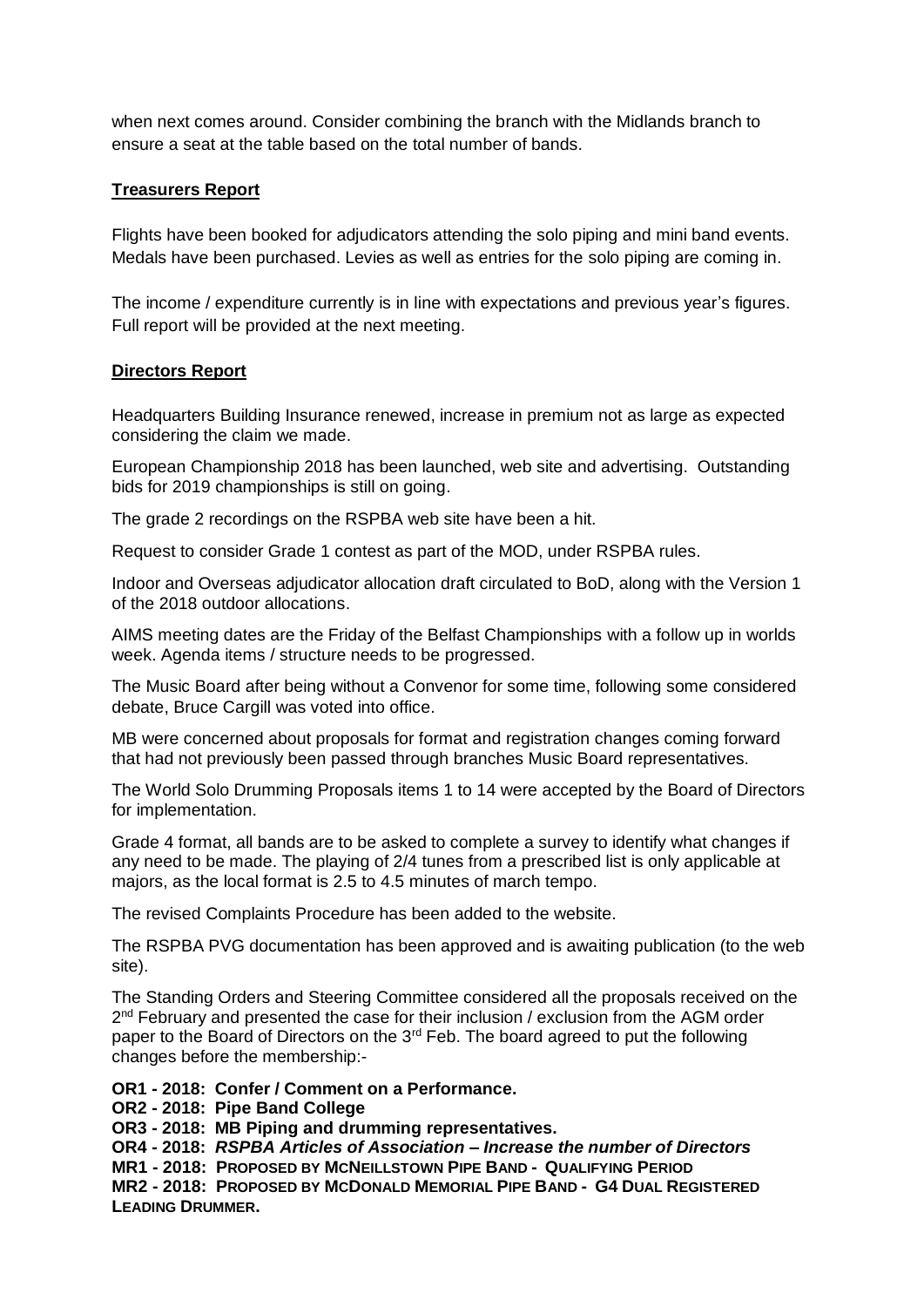It was asked if a review of the International Tenor Drumming event was needed, should we claim the World event before someone else does?

Registration system is on-going with a possible trial of providing access by band secretaries; however our office bandwidth is currently not sufficient to progress this.

Premises plans were reviewed, communication to be issued regarding going out to tender. Application for planning permission is being progressed. Hope to start in May.

#### **Music Board Report**

The next meeting is in April. Key details mentioned in the director's update.

#### **2018 Branch Competitions.**

Those present discussed the progress on the branch competitions.

The events are open to all branches, to increase the viability of the events and vary the competition. Within each section of the open competition, confined branch results will also be announced.

The entry forms are available on the NWE Branch Website.

The venue for all contests will be St Joseph's, Birkenhead, pending other premises becoming available at a reasonable cost.

103 Regiment have been asked for their support in assisting to steward the events.

Adjudicators have been contacted and have agreed for the Solos, Trios, and Mini Bands and headquarters have been notified and agreed to their use.

The dates and venues have been notified to headquarters: -

- Solo Piping: Saturday  $17<sup>th</sup>$  February (St Joseph's, Birkenhead) Adjudicator - Harry Stephenson The chanter and intermediate part of the day will start at approximately 11am and the open events at 1pm. The draw will take place following the meeting and will be published on the web site.
- Trio Piping: Saturday 3<sup>rd</sup> March (St Joseph's, Birkenhead) Adjudicator - Cameron Edgar
- Solo Drumming, Quartets and Minibands: Saturday 7th April (St Joseph's, Birkenhead). *PMs can decide on entry to Quartets and/or Mini Bands.* Adjudicators – John Moles and Ciaran Mordaunt

#### **Workshops**

It has been agreed that any workshops will not be run in conjunction with any of the Indoor Contests.